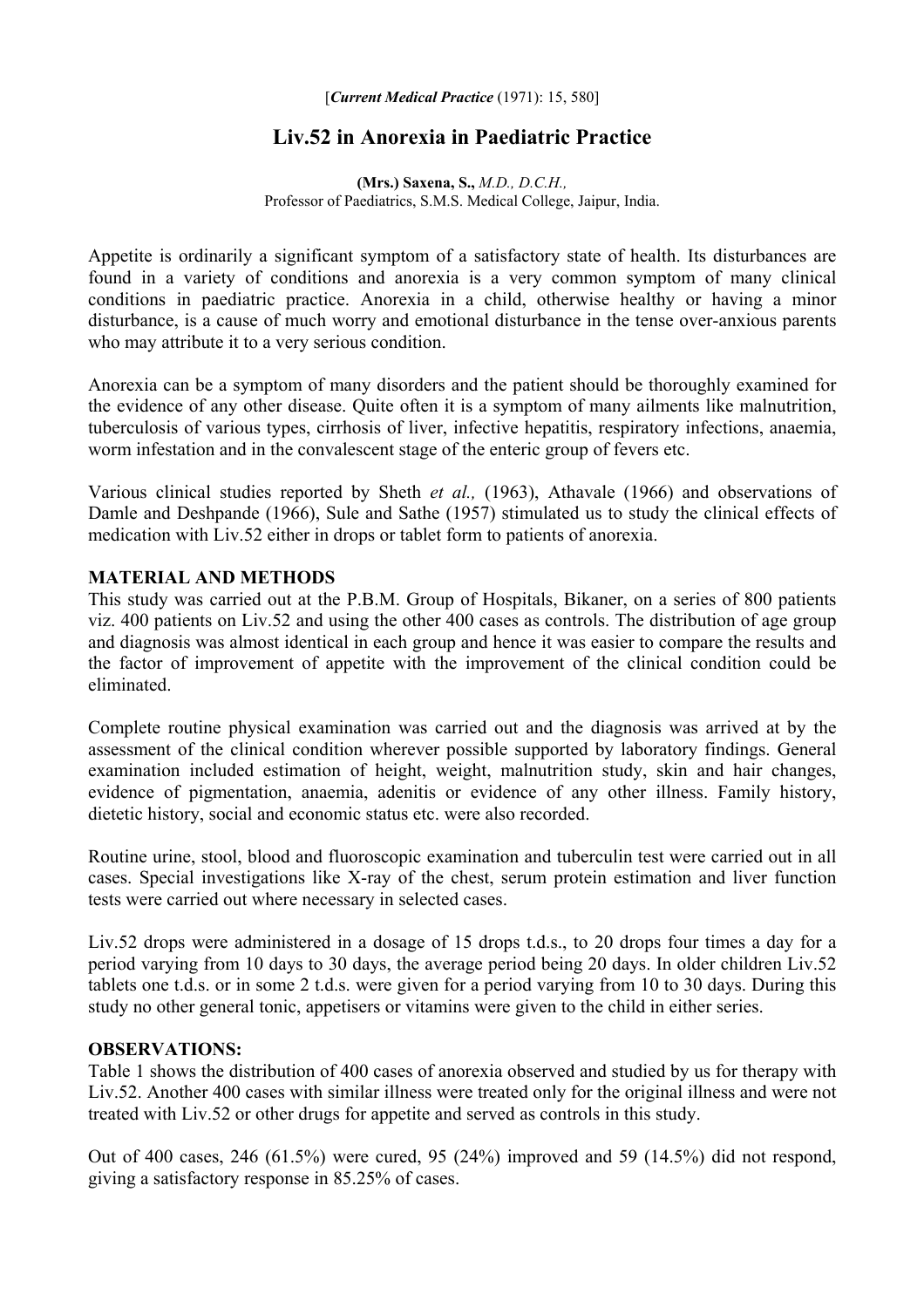| Table 1                           |                    |                    |              |               |
|-----------------------------------|--------------------|--------------------|--------------|---------------|
| Diseases associated with Anorexia | Total No. of cases | No. of cases cured | No. of cases | No. of cases  |
|                                   |                    |                    | improved     | not responded |
| Malnutrition                      | 100                | 60                 | 30           | 10            |
| Tuberculosis (various types)      | 50                 | 25                 | 15           | 10            |
| Cirrhosis liver                   | 25                 |                    | 10           | 15            |
| Infective hepatitis               | 30                 | 25                 |              |               |
| Respiratory infections            | 40                 | 40                 |              |               |
| Diarrhoea                         | 80                 | 50                 | 20           | 10            |
| Anaemia                           | 25                 | 15                 |              |               |
| Worm infection                    | 10                 |                    | ↑            |               |
| Interic fever                     | 20                 | 15                 |              |               |
| Miscellaneous                     | 20                 | 10                 |              |               |
|                                   | 400                | 246                | 95           | 59            |

It showed very satisfactory response in malnutrition and tuberculosis (see Table 1).

The patients who responded well showed improvement of appetite, a general feeling of well-being and alertness and gain in weight showing significant and noteworthy anabolic effect of the drug. The control group did not show a similar improvement of appetite or subjective symptom of wellbeing or gain in weight.

## **DISCUSSION**

Various workers have reported on the effectiveness of this compound Liv.52 (The Himalaya Drug Co.) in the symptomatic treatment of anorexia. Liv.52 contains Capparis spinosa (Kabra), Cichorium intybus (Kasni), Solanum nigrum (Makoi), Cassia occidentalis (Kasondi), Terminalia arjuna (Arjun), Achillea millefolium (Gandana), Tamarix gallica (Jhau) and Mandur bhasma prepared in the juices and decoctions of various hepatic stimulants. It probably improves the appetite by improving the function of the liver thus bringing about a feeling of subjective improvement and well-being resulting in gain in weight. It is difficult to define the exact mechanism but the experimental work so far published<sup>4,5</sup> seems to show either the protective action or improvement of liver function and this may be the operative mechanism. Joglekar *et al.*,<sup>3</sup> studied the protective value of the drug by using carbon tetrachloride as a hepatotoxic agent. Liv.52 prevented changes in the liver produced by carbon tetrachloride. Karandikar *et al.,* Jal R. Patel *et al.,* and Sheth *et al.,* have shown that Liv.52 affords protection to the liver against carbon tetrachloride in experimental animals. Vyas observed that the cellular infiltration and necrotic changes on liver biopsy showed regression in patients on Liv.52 therapy. Sule and Sathe observed improvement in the general health, appetite and a feeling of well-being in the patients. Damle and Deshpande also observed improvement in appetite and a feeling of well-being while on Liv.52. Recently Prasad and Tripathy found satisfactory results in cases of marasmus and kuwashiorkor. They observed immense increase of appetite in shorter time, better digestion, assimilation and early weight gain. From these studies it could be concluded that Liv.52 administration contributes to the improvement of liver function bringing about better digestion, absorption and assimilation.

Sheth *et al.*, found improvement in 68% cases out of 100 cases of anorexia treated with Liv.52. Athavale, out of 263 cases of anorexia found satisfactory results in 63.5% of cases. The response has been variable in various conditions but overall response is good in most of the conditions. These experimental studies and clinical observations definitely point towards the therapeutic efficacy of Liv.52 drops or tablets in the therapy of anorexia of varied etiology. In the present study the percentage of improved cases of anorexia is higher (85.5%) than that of Sheth *et al.* and Athavale (Table 2).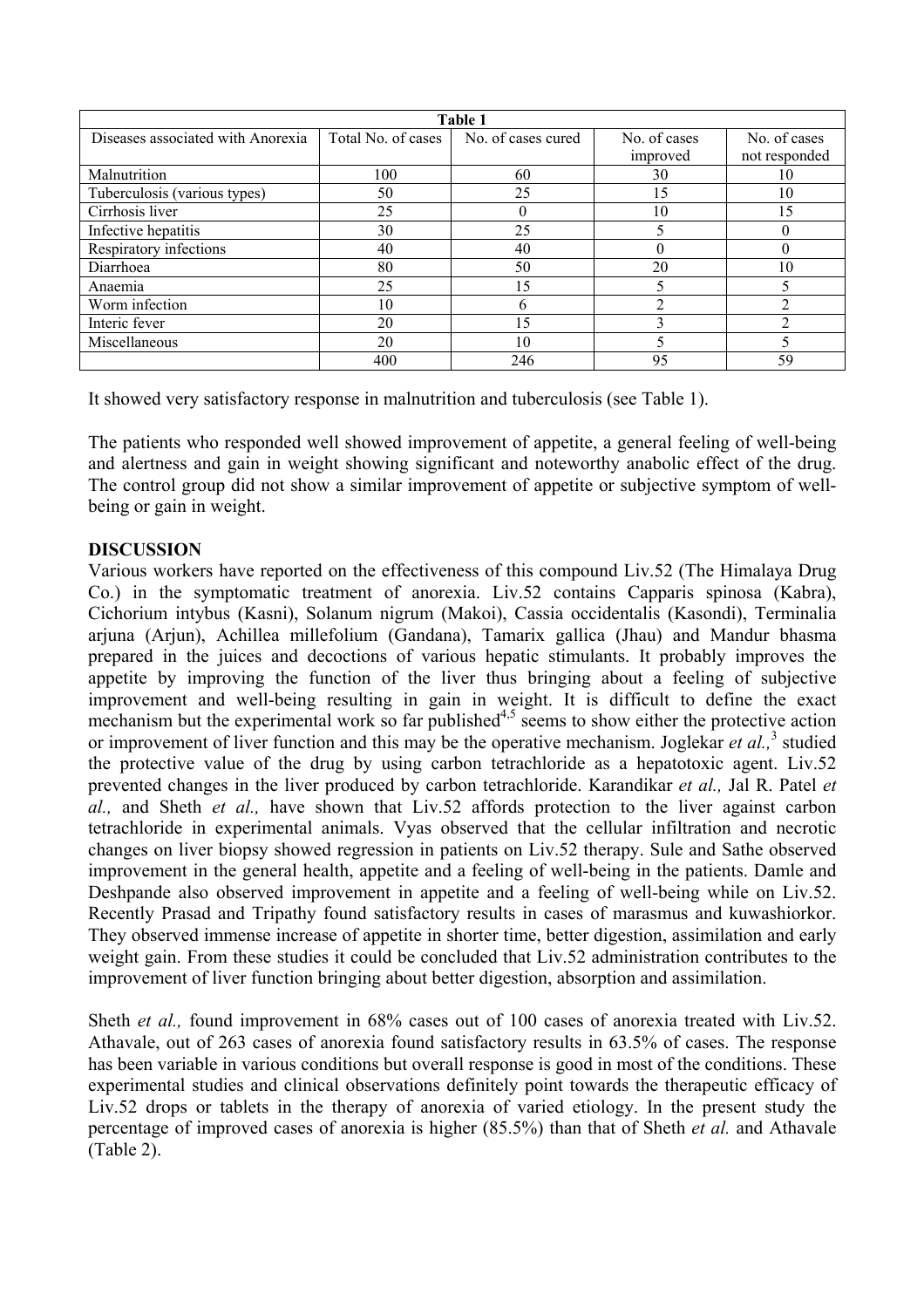| <b>Table 2:</b> Shows the comparative results |           |  |  |
|-----------------------------------------------|-----------|--|--|
|                                               | $\%$ Cure |  |  |
| Sheth et al.                                  | 68.0%     |  |  |
| Athavale                                      | 63.5%     |  |  |
| Saxena (present series)                       | $85.5\%$  |  |  |

# **SUMMARY**

Eight hundred cases of anorexia of varied etiology were studied in a controlled study to observe the therapeutic effects of Liv.52 drops or tablets on cases of anorexia.

Four hundred cases with different diagnosis (Table 1) were given Liv.52 drops or tablets in adequate doses for 10 to 30 days and clinical effects were noted. No other drugs such as enzymatic preparations, general tonics, digestive mixtures, appetisers or vitamins were administered in either groups. A similar other group of 400 cases was only given therapy for the illness and not given Liv.52 drops or tablets or other medicine to improve appetite, and served as a control.

Results of Liv.52 therapy showed that 341 (85.25% out of 400 cases showed improvement of appetite, a subjective feeling of well-being and gain in weight. Cases of the control group did not show any appreciable change in appetite or gain in weight.

These studies conclusively show that Liv.52 drops or tablets have a definite and well-established place in the therapy of anorexia of varied etiology and is of great value.

## **ACKNOWLEDGEMENT**

I am thankful to Dr. D.G. Ojha, Principal and Controller, S.P. Medical College and P.B.M. Group of Hospitals, Bikaner, for allowing the publication of this paper.

#### **REFERENCES**

- 1. Athavale, V.B., The Effect of Liv.52 on Food Intake, Probe: 1966, 6, 12.
- 2. Damle, V.B. and Deshpande, K.J., Anabolic Effect of Liv.52, The Indian Practitioner: 1966, 19, 357.
- 3. Joglekar, G.V., Chitale, G.K. and Balwani, J.H., Protection by Indigenous Drugs against Hepatotoxic Effects of Carbon tetrachloride in Mice, Acta Pharmacol et toxicol (Denmark): 1963, 20, 73-79.
- 4. Joglekar, G.V. and Leevy, C.M., Effect of Indigenous Drugs of I.C.G. (Indocyanine Green): Clearance and Autoradiographic Patterns in Albino Rats with Experimentally induced Hepatotoxicity, Journal of the Indian Medical Profession: 1970, 12, 7480.
- 5. Karandikar, S.M., Joglekar, G.V., Chitale, G.K. and Balwani, J.H., Protection by Indigenous Drugs against Hepatotoxic effect of Carbon tetrachloride – A long-term study, Acta Pharmacol et Toxicol: 1963, 20, 274-280.
- 6. Patel, J.R. and Sadre, N.L., Effect of Liv.52 on Structural and Functional Damage caused by some Hepatotoxic Agents, Probe: 1963, 1, 19.
- 7. Prasad, L.S. and Tripathy, D., Studies with Liv.52, Probe: 1969, 1, 1.
- 8. Sheth, S.C., Tibrewala, N.S., Warerkar, U.R. and Karande, V.S., Therapy of Anorexia with Liv.52, Probe: 1963, 4, 137.